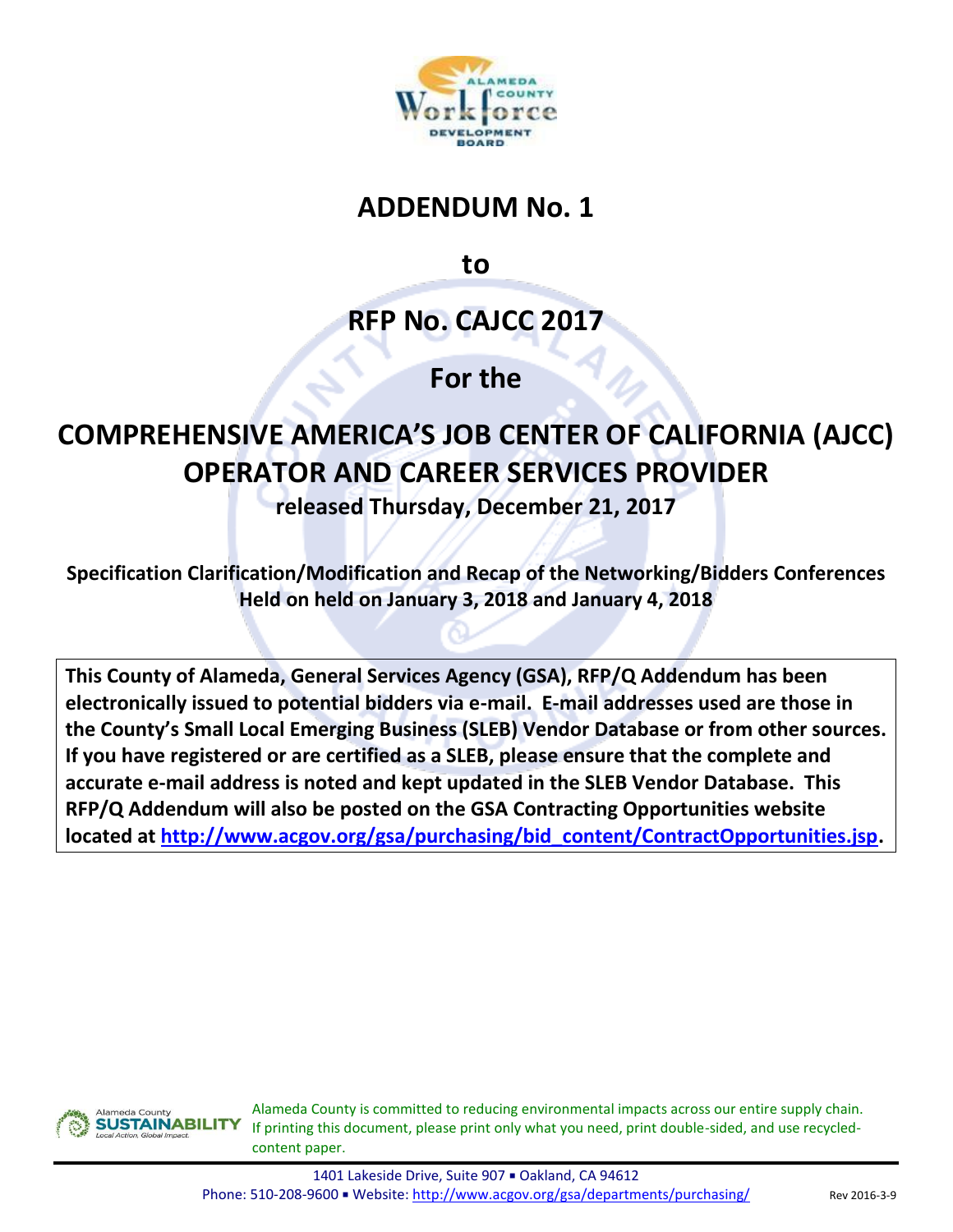**The following Sections have been modified to read as shown below.** Changes made to the original RFP document are in **bold** print and highlighted, and deletions made have a strike through.

- A. Additions to RFP Specifications, Terms and Conditions
- B. Changes to RFP Specifications, Terms and Conditions
- C. Changes to Exhibit A (Attachment 1)- Bid Response Packet
- D. Deletions to RFP Specifications, Terms and Conditions

## **Responses to Written Questions**

- **Q1) Please provide current performance data - Goal vs. Actual.**
- **A1) The following is the Contract Performance Data for PY 2016/2017:**

**CONTRACT PERFORMANCE INDICATORS REPORTS (Adults & Dislocated Workers)** Results-Based Accountability (RBA) Format

Alameda County Workforce Development Board (ACWDB) AGGREGATE OF ALL ACWDB AJCCs FUNDED THROUGH WIOA's FORMULA ALLOCATION PY 2016/17; 4th QUARTER - JULY 01, 2016 THROUGH JUNE 30, 2017

| <b>FUND SOURCE:</b>                      | <b>ADULT</b>  |           | <b>DISLOCATED WORKER</b> |               |           |           |
|------------------------------------------|---------------|-----------|--------------------------|---------------|-----------|-----------|
| <b>BENCHMARKS</b>                        | <b>ACTUAL</b> | GOAL(1)   | % of GOAL                | <b>ACTUAL</b> | GOAL(1)   | % of GOAL |
|                                          |               |           |                          |               |           |           |
| <b>HOW MUCH DID WE DO?</b>               |               |           |                          |               |           |           |
| # INDIVIDUALIZED ENROLLMENTS             | 341           | 311       | 109.6%                   | 469           | 482       | 97.3%     |
| # ITA TRAINING ENROLLMENTS (2)           | 63            |           |                          | 112           |           |           |
| # OJT TRAINING ENROLLMENTS (Ad & DW) (3) | 33            | 42        | 78.6%                    |               |           |           |
| \$TRAINING EXPENDITURES (ITAs & OJTs)    | \$144,718     | \$158,455 | 91.3%                    | \$226,346     | \$246,418 | 91.9%     |
|                                          |               |           |                          |               |           |           |
| <b>HOW WELL DID WE DO?</b>               |               |           |                          |               |           |           |
| % ITAs WITHIN ACWDB's ISOF* (4)          | 100.0%        | 62.5%     | 160.0%                   | 100.0%        | 62.5%     | 160.0%    |
| % OJTs WITHIN ACWDB's ISOF* 4            | 100.0%        | 62.5%     | 160.0%                   |               |           |           |
| % EXPENDITURES WITHIN ACWDB's ISOF* 4    | 100.0%        | 62.5%     | 160.0%                   | 100.0%        | 62.5%     | 160.0%    |
|                                          |               |           |                          |               |           |           |
| <b>IS ANYONE BETTER OFF?</b>             |               |           |                          |               |           |           |
| % ENTERED EMPLOYMENT (of closed cases)   | 82.2%         | 75.5%     | 108.9%                   | 82.1%         | 78.0%     | 105.2%    |
| % OF PLACEMENTS WITHIN ACWDB's ISOF*     | 65.2%         | 35.0%     | 186.4%                   | 74.8%         | 35.0%     | 213.8%    |
| % ISOF* TRAINING RESULTING IN PLACEMENTS | 92.5%         | 60.0%     | 154.2%                   | 90.5%         | 60.0%     | 150.8%    |
|                                          |               |           |                          |               |           |           |

**Q2) Is funding listed, pg. 10, inclusive of both Adult/Dislocated Worker funds?**

- **A2) The Local Area Funding Allocations provided on page 10 of the RFP is a rough estimate of funding levels anticipated for PY 2018/2019 and is inclusive of both Adult and Dislocated Worker funding amounts. Both Adult and Dislocated Worker funding streams come from the Department of Labor, Workforce Innovation and Opportunity Act (WIOA).**
- **Q3) Who are the current providers/contractors for the four (4) sub-regions?**
- **A3) North Cities – College of Alameda and Berkeley Adult School, Eden Area – Rubicon Programs, Tri-Cities – Ohlone College, Tri-Valley – Chabot-Las Positas Community College District.**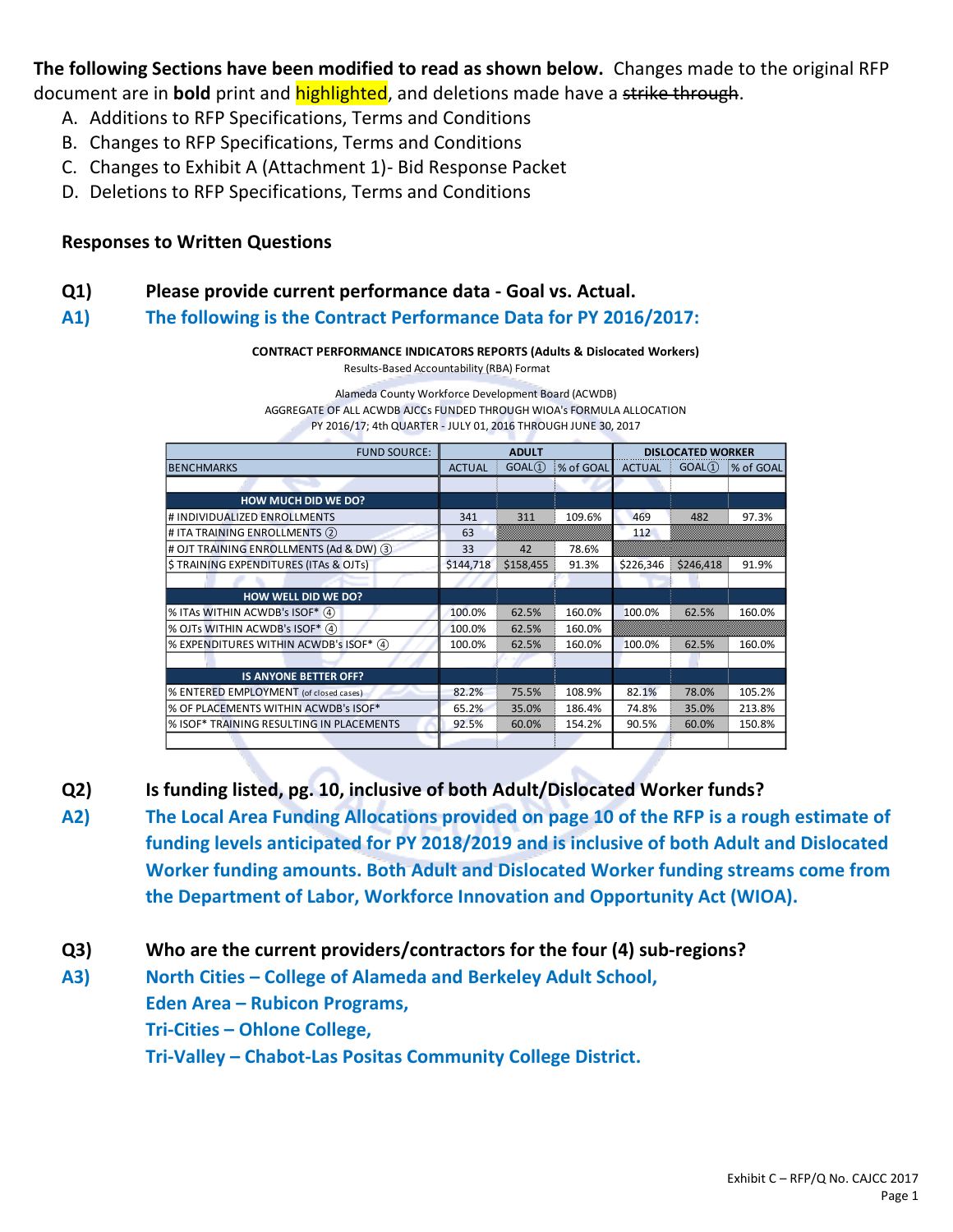- **Q4) Does funding include rent and facilities costs?**
- **A4) No. Contractor will not be responsible for facility/rent costs for the Comprehensive Center; refer to Exhibit I and MOU Phase II for additional information.**
- **Q5) Is there a current contractor for comprehensive center/sub region?**
- **A5) Yes – Rubicon Programs.**
- **Q6) Who should we contact if we have questions about RFP?**
- **A6) David Dias, Career Center Coordinator, ACWDB. [\(david.dias@acgov.org\)](mailto:david.dias@acgov.org)**
- **Q7) When is the deadline for questions?**
- **A7)****Questions regarding the RFP must have been received by the ACWDB by 5:00 p.m. on Friday, January 5, 2018.**
- **Q8) What are the current rent costs and other operational costs for the comprehensive center?**
- **A8) Refer to the Phase II Memorandum of Understanding (MOU) between the Alameda County Workforce Development Board and the Workforce Innovation and Opportunity Act Mandated One-Stop/America's Job Centers of California Partners - Attachment C MOU Phase II: Infrastructure Budget found on the ACWDB website (link [http://www.acwdb.org/info](http://www.acwdb.org/info-research/documents/department-reports/)[research/documents/department-reports/](http://www.acwdb.org/info-research/documents/department-reports/)**
- **Q9) Is there a published allocation of shared costs from partners?**
- **A9) Yes, refer to the Phase II MOU - [http://www.acwdb.org/info-research/documents/department](http://www.acwdb.org/info-research/documents/department-reports/)[reports/](http://www.acwdb.org/info-research/documents/department-reports/) for further clarification.**
- **Q10) What is the deadline for submittal of proposals?**
- **A10) Proposals must be received (hand-delivered) in the ACWDB offices (located at 24100 Amador Street, 6th Floor, Suite 610c, Hayward, CA 94544) before 2:00 p.m. on Friday, February 2nd, 2018.**
- **Q11) Is there an existing Memorandum of Understanding (MOU) for mandated partners?**
- **A11) Yes. There is an existing MOU and must be reviewed/updated annually. However, the mandated partners list will not change for PY 2018/2019.**
- **Q12) Is the Employment Development Department (EDD) currently co-located in the Comprehensive America's Job Center of California?**
- **A12) No, but there is a current arrangement in place allowing job seekers to access EDD services.**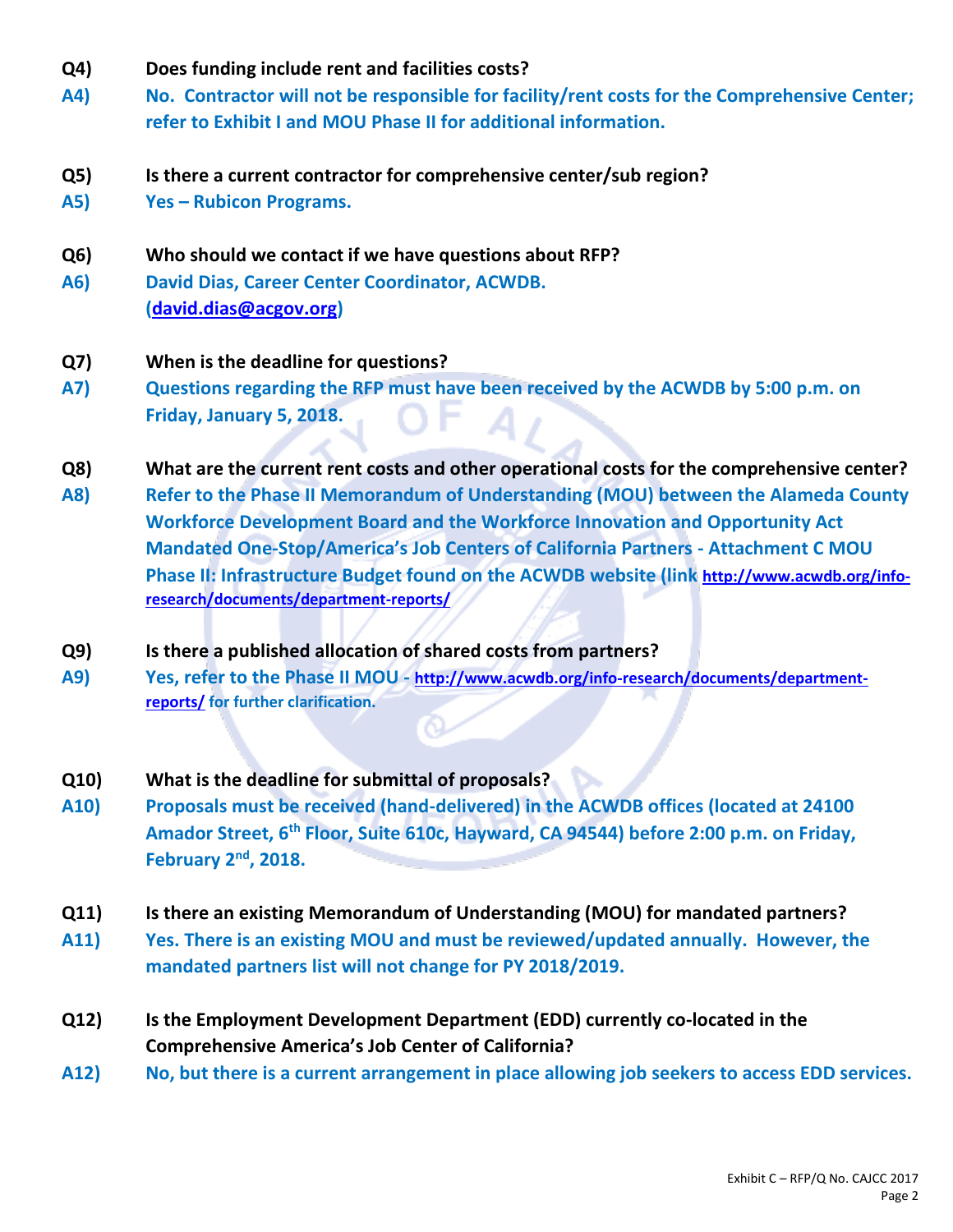- **Q12) What is the vision for service coordination between ACWDB's In-house Business Services Unit (BSU) and the Comprehensive AJCC?**
- **A12) ACWDB will provide guidance for coordination of activities and sharing of information between BSU and the AJCC. Please refer to page 15, item 11 of the RFP for further clarification.**

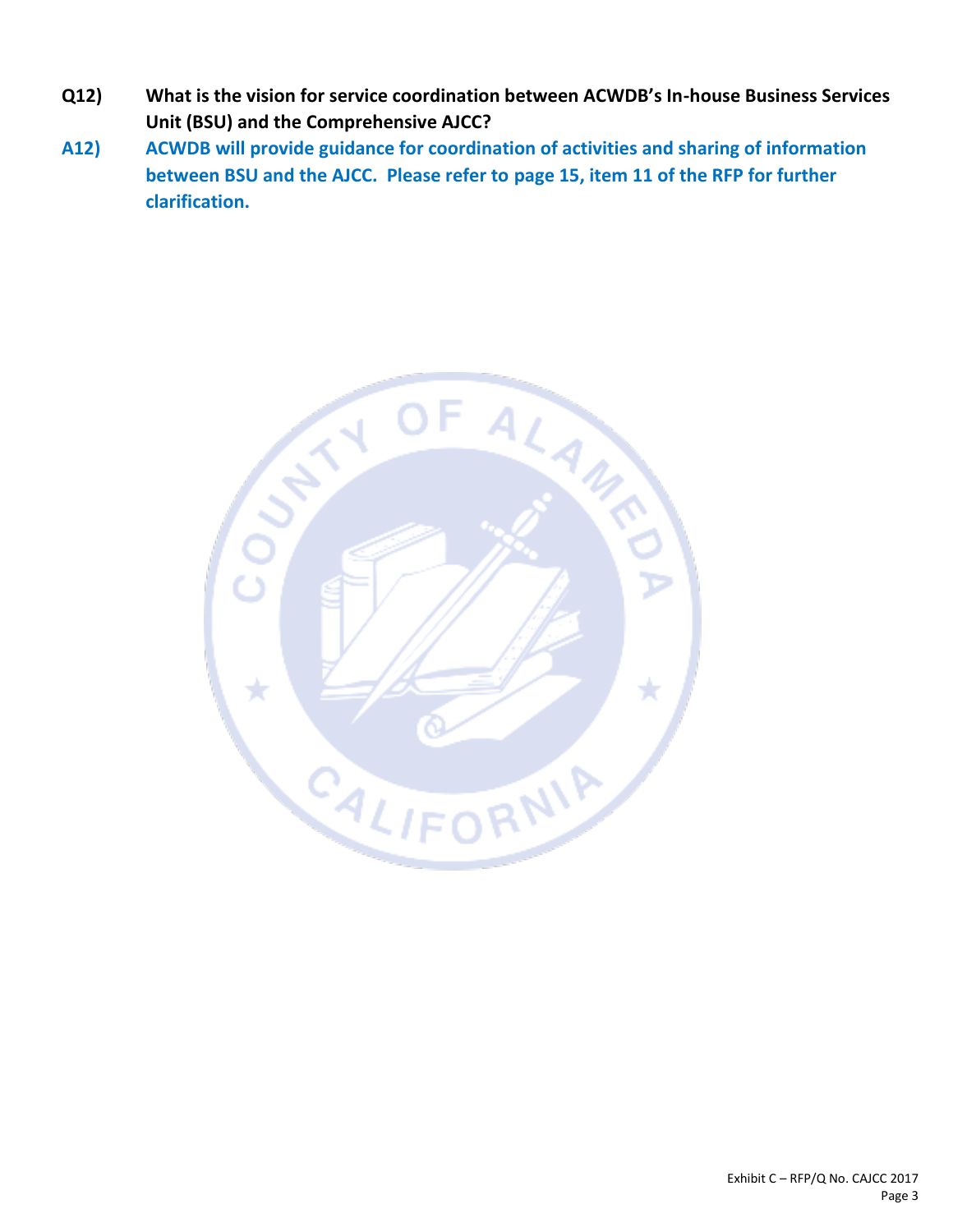|     | <b>Company Name / Address</b>                                                    | Representative            | <b>Contact Information</b>              |
|-----|----------------------------------------------------------------------------------|---------------------------|-----------------------------------------|
| 1.  | <b>Ohlone College</b>                                                            |                           | Phone: (510) 742-2320                   |
|     | 34344 Cherry Ave.,<br>Newark, CA 94560                                           | <b>Daniel Newell</b>      | E-Mail: dnewell@ohlone.edu              |
| 2.  | <b>Ohlone College</b>                                                            |                           | Phone: (408) 202-1472                   |
|     | 34344 Cherry Ave.,<br>Newark, CA 94560                                           | <b>Margaret Jackson</b>   | E-Mail: margaretj@businessontheedge.biz |
| 3.  | <b>Chabot Las Positas Community College</b>                                      |                           | Phone: (925) 560-9439                   |
|     | <b>District</b><br>6300 Village Pkwy,<br>Dublin CA 94568                         | <b>Sarah Holtzclaw</b>    | E-Mail: sholtzclaw@clpccd.org           |
| 4.  | <b>Rubicon Programs</b>                                                          |                           | Phone: (510) 231-3994                   |
|     | 2500 Bissell Ave.<br>Richmond, CA 94806                                          | Lisa Dyas                 | E-Mail: lisad@rubiconprograms.org       |
| 5.  | <b>Madelyn Mackie &amp; Associates</b><br>369 Bellevue #208<br>Oakland, CA 94610 |                           | Phone: (510) 497-0377                   |
|     |                                                                                  | <b>Madelyn Mackie</b>     | E-Mail: madelyn@madelynmackie.com       |
| 6.  | <b>College of Alameda</b>                                                        |                           | Phone: (925) 826-2838                   |
|     | 555 Ralph Appezzato Memorial Pkwy,<br>Alameda, CA 94501                          | <b>Trudie Giordano</b>    | E-Mail: tgiordano@peralta.edu           |
| 7.  | Rescare                                                                          |                           | Phone: (303) 330-7154                   |
|     | 12611 King Point<br>Broomfield, CO 80020                                         | <b>Tim Fospel</b>         | E-Mail: tfospel@rescare.com             |
| 8.  | Lao Family Community Development                                                 | Su Dung                   | Phone: (510) 533-8850                   |
|     | Inc.<br>1551 23rd Ave.<br>Oakland, CA 94601                                      |                           | E-Mail: sdung@lfcd.org                  |
| 9.  | <b>Cowen Consulting</b><br><b>6127 Ascot Drive</b>                               | <b>Melvin E. Cowen</b>    | Phone: (859) 420-7455                   |
|     | Oakland, CA 94611                                                                |                           | E-Mail: melvin.e.cowan@gmail.com        |
| 10. | <b>Rubicon Programs</b><br>2500 Bissell Ave.<br>Richmond, CA 94806               | <b>Gary Goodson</b>       | Phone: (510) 620-5702                   |
|     |                                                                                  |                           | E-Mail: garyg@rubiconprograms.org       |
| 11. | <b>KRA Corporation</b><br>24301 Southland Dr.                                    | <b>Jonathan Overall</b>   | Phone: (510) 306-5599                   |
|     | Hayward, CA 94545                                                                |                           | E-Mail: joverall@kra.com                |
| 12. | <b>Goodwill Industries</b>                                                       |                           | Phone: (510) 698-7223                   |
|     | 1301 30 <sup>th</sup> Ave.<br>Oakland, CA 94601                                  | <b>Kimberley Scrafano</b> | E-Mail: kscrafano@eastbaygoodwill.org   |
| 13. | <b>Goodwill Industries</b>                                                       |                           | Phone:                                  |
|     | 1301 30 <sup>th</sup> Ave.<br>Oakland, CA 94601                                  | <b>Bill Erben</b>         | E-Mail: berben@eastbaygoodwill.org      |
| 14. | <b>B.O.S.S.</b>                                                                  |                           | Phone: (510) 649-1930                   |
|     | 1918 University Ave. #2A<br>Berkeley, CA 94704                                   | Sonja Fitz                | E-Mail: sfitz@self-sufficiency.org      |
| 15. | Lumenos                                                                          |                           | Phone:                                  |
|     | 204 Surrey St.<br>San Francisco, CA 94131                                        | <b>Barbara Stevenson</b>  | E-Mail: bstevenson@lumenosllc.com       |
| 16. | <b>OPIC</b>                                                                      | Robin Raveneau            | Phone: (510) 675-7913                   |
|     | 268 Grand Ave.                                                                   |                           | E-Mail: robinr@oaklandpic.org           |